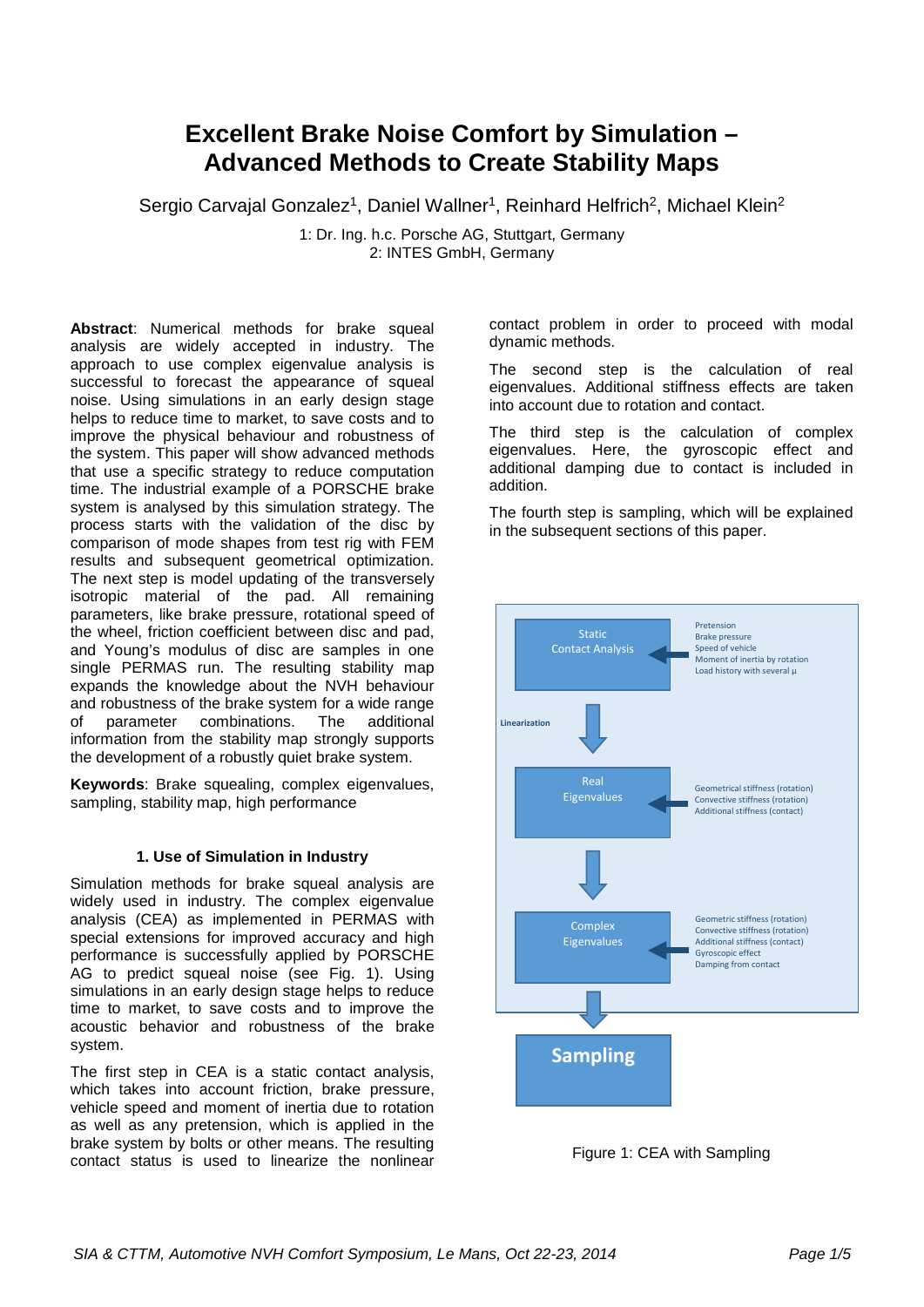#### **2. State of the Art**

Today's state of the art in brake squeal analysis is best characterized by performing one calculation run for one operational point with one set of parameters [1, 2]. Some of these brake system parameters could be determined in advance, e.g. by measurement, and will show only little change during brake operation. However, the brake system has an infinite number of operating points and many parameters with a wide spectrum of possible values. Due to wear of pads and disc some parameters change during lifetime of the brake system. Typical parameters are brake pressure, friction coefficient between disc and pad, and vehicle speed. Another group of parameters depends on conditions during production. A typical example for this group are material parameters.

#### **3. Sampling by Simulation**

It is an important target of brake development to create a brake system with a high robustness for several parameter sets. The key for that target is a stability map created by simulation (Fig. 1). If the established analysis procedures are simply repeated with several parameter sets, computing time would drastically grow with every additional parameter. Therefore, advanced time saving approaches are required to create such a stability map in acceptable run times. Such time saving approaches for the sampling method were developed and implemented in PERMAS.

#### **4. Step 1: Stability Map to Understand System Behaviour**

Sampling is performed for a brake system (Fig. 2) of a series production vehicle of Dr. Ing. h.c. F. Porsche AG.



Figure 2: Brake model of a series production vehicle of Dr. Ing. h.c. F. Porsche AG

The development objective of the simulation is the design of the brake system with a high robustness for several parameter sets. The example model has 2,107,320 degrees of freedom and 18,852 contact degrees of freedom. There, 219 real eigenvalues and 240 complex eigenvalues are calculated. The following parameters are used with the new sampling method:

- 79 rotational speeds from  $\omega$  = 1 to  $\omega$  = 40 [rad/s] in 0.5 rad/s steps.
- 3 Young's moduli for the brake disc  $E = 96$ , 105 and 120 [ GPa ].
- 30 coefficients of friction between pad and disc from  $\mu$ =0.3 to  $\mu$ =0.9.

With the conventional method  $(79 * 3 * 30 = 7,110)$ runs of the solver were needed.



Figure 3: Stability map based on 7,110 results

Fig. 3 shows the stability map with the equivalent viscous damping ratio over frequency for the 7,110 sets of parameters. There, only the negative values are shown, because they indicate the risk of squeal events. The larger the negative value, the higher the risk of squeal events. The stability map gives an overview of the squeal behaviour. At three frequencies, potential squealing is identified (about 1000 Hz, 1700 Hz and 3800 Hz). At 1000 Hz, there is only a small change in frequency, and only some parameter sets indicate a high risk of squeal events.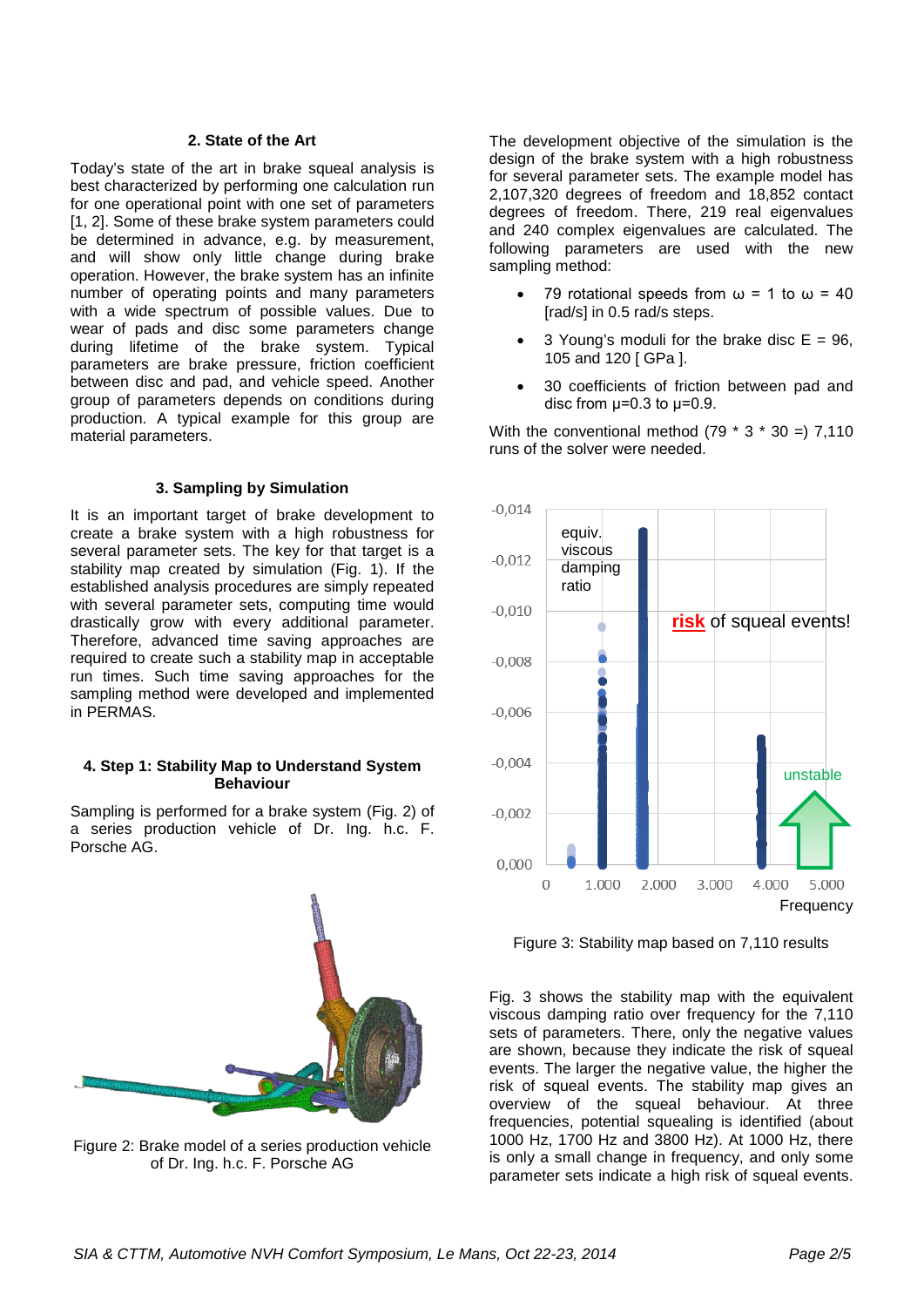A split into two frequencies exists at about 1700 Hz. A stronger dependency on the various parameter sets is present at about 3800 Hz.

The stability map is generated using all results from 7,110 samples, which are all calculated by one single computation run in about 5 hours on a single compute node.

Based on the stability map, the highest risk of squeal events is seen around 1700 Hz. A detailed analysis of this frequency range is easy, because all data required are already available. Hence, the dependency from each parameter can be extracted easily and without additional computational effort. In Fig. 4, the equivalent viscous damping ratio is on the ordinate as before and the abscissa represents the rotational speed in both charts.



Figure 4: Change of the equivalent viscous damping ratio with respect to the rotational speed of the brake discs and with respect to the disc stiffness (top) and friction coefficient (bottom)

The upper figure shows the equivalent viscous damping ratio for a change in the brake disc stiffness over the rotation speed. An increased stiffness for the disc thus results in a higher risk of squeal noise. The increase at lower speeds is bigger than at higher speeds. The lower figure shows the variation of the friction coefficient in addition to the speed change. It can be seen a positive effect of the increase of the friction coefficient in the low speed range and a negative effect in the higher speed range. Highlighted are the speeds without sensitivity to the friction coefficient. The next step to

understand the system behaviour better is provided by the participation of the real modes in a potentially unstable complex mode (Fig. 5).

Real mode 78 dominates the influence of real modes on complex mode at 1700 Hz with a participation factor of almost 35%. Real mode 75 and 79 show deformations mainly in the brake disc, while modes 83 and 84 show a deformation of the caliper. In contrast to the other modes with high participation, real mode 73 shows an influence of many components of the system.



Figure 5: Participation of the real modes in the complex mode at 1700 Hz in percent

A more detailed analysis of the real modes is using the strain energy distribution. Figs. 6, 7 and 8 shows the strain energy of mode 73, 78 and 84 in two different viewings. The brake disc and hub are hidden, so the components behind become visible. High strain energies are in the range of the knuckle and the brake caliper.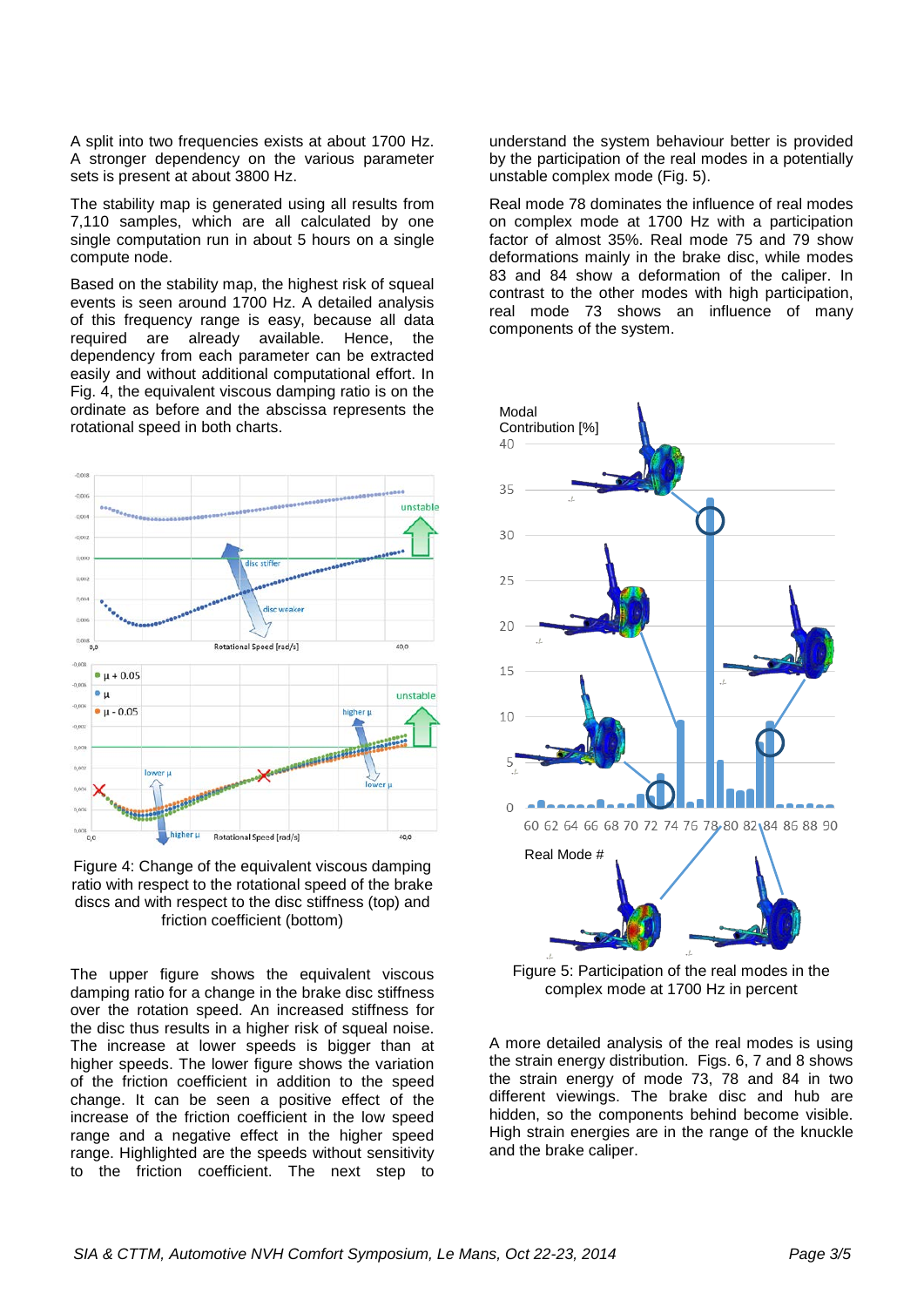## **5. Step 2: Sampling for Detailed Investigation**

A further step in understanding the system behaviour, a second sampling is performed based on the results of the first analysis step. The second objective of this step is to quantify the potential for improvement by simulation.



Figure 6: Real Mode 73, areas with high strain energies

The focus here is, as an example, the stiffness of the components, which have high strain energy in important real modes. In this case, these components are the knuckle and the brake caliper. Both are sampled with five different stiffness values. In addition, many rotation speeds are used, as this is possible in PERMAS [3] without significant impact on the computation time.

Fig. 9 shows that the system behaviour is more stable at a higher stiffness of the two components. The influence of the caliper is much stronger than that of the knuckle. This sampling method can be also applied to other components.



Figure 7: Real Mode 78, areas with high strain energies



Figure 8: Real Mode 84, areas with high strain energies